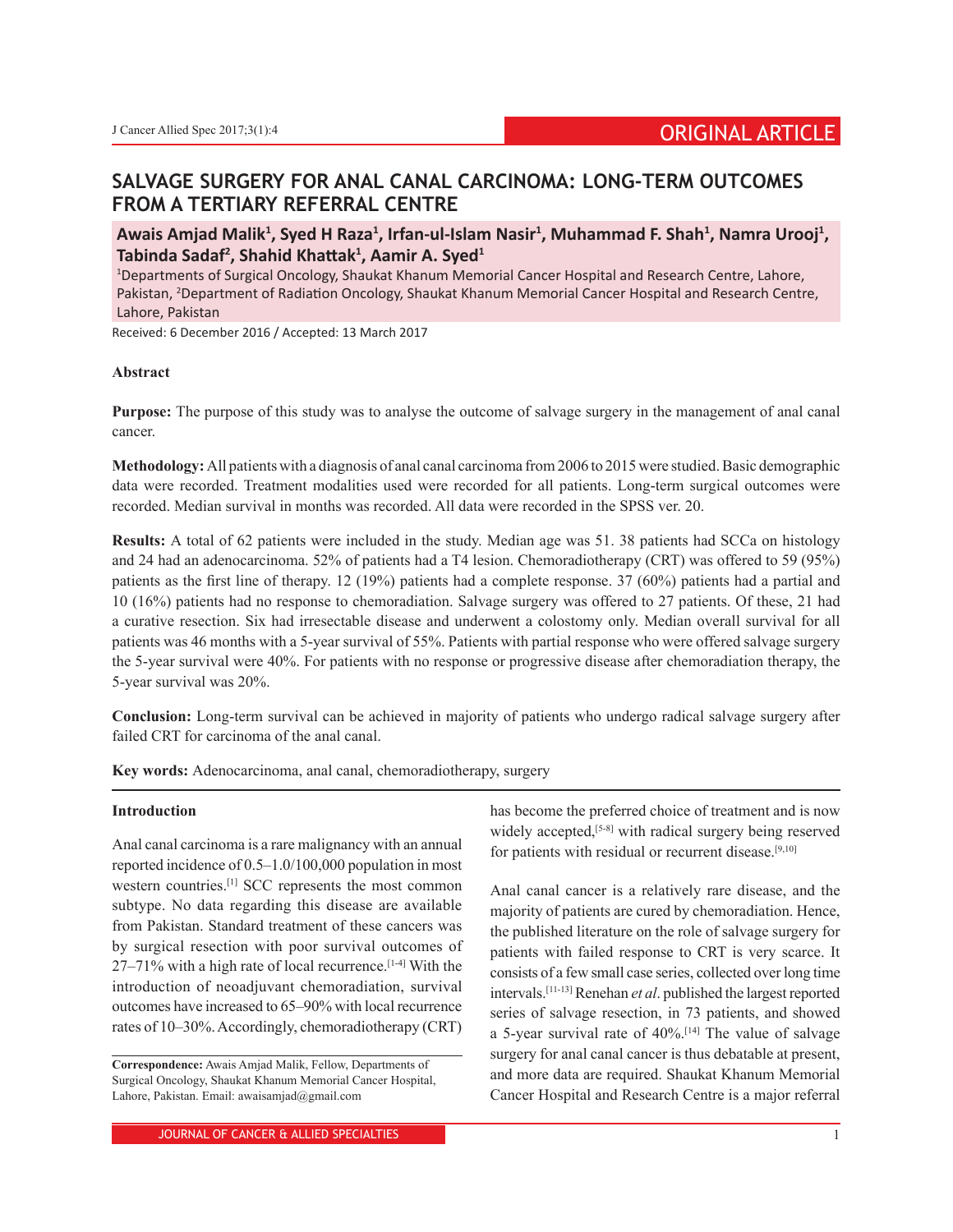centre for those requiring treatment of anal canal cancer. We have an established neoadjuvant chemoradiation protocol for these patients. Our purpose in the present study was to describe the long-term oncological outcomes associated with resection of residual/recurrent cancers of the anal canal at our institution.

#### **Methodology**

All patients with a diagnosis of anal canal CA from 2006 to 2015 were studied. Basic demographic data were recorded. Treatment modalities used were recorded for all patients. Long-term surgical outcomes were recorded. For survival, only patients operated before 2011 were included. Median survival in months was recorded. All data were recorded in the SPSS ver. 20.

## **Results**

A total of 62 patients were included in the study. Median age was 51 (18–82). There were 48 males and 14 females. 38 patients had SCCa on histology and 24 had an adenocarcinoma. 52% of patients had a T4 lesion and 29% had a T3. 73% of patients were node positive. Two patients (3%) had a metastatic disease at presentation. Chemotherapy was offered to 59 (95%) patients as the first line of therapy. Radiation was also offered to 59 (95%) patients. 12 (19%) patients had a complete response. 37 (60%) patients had a partial and 10 (16%) patients had no response to chemoradiation. Surgery was offered to 27 patients. Of these, 21 had a curative resection. Six had irresectable disease and underwent a colostomy only.

Median overall survival for all patients was 46 months with a 5-year survival of 55%. For patients who had a complete response, overall survival was 60 months [Figure 1]. Patient who had a partial response to chemoradiation therapy (XRT) but did not undergo salvage surgery the survival was 40 months. However, for patients with partial response who were offered salvage surgery, the overall survival increased to 52 months. For patients with no response or progressive disease after chemo XRT, the overall survival was 18 months. When individually compared SCC had better survival outcomes as compared to adenocarcinoma. 17 patients had a recurrenc-e. Four patients had complete response. Eight patients had partial response and five patients had no response. 10 patients had a local recurrence while seven patients presented with distant metastasis. 9 of 21 patients who underwent salvage surgery did not show any recurrence.

# **Discussion**

Anal canal cancers account for only 2% of all large bowel cancers.[1,2] With the introduction of combined CRT as the primary treatment modality, 5-year survival rates improved.[6-8] On the contrary, the morbidity also decreased as more and more patients had sphincter preservation. Our results are at par with this as 65% of our patients ended up with sphincter preservation with a median overall survival of 46 months. Despite the success of combined CRT, a good proportion of patients fail treatment. Salvage chemo XRT has been advocated by some with cisplatin-containing regimens, reporting 50% survival at 4 years,[6] whereas others have reported more disappointing results with salvage CRT. However, experience with salvage surgery has been more rewarding making radical rectal resection the treatment of choice. Previous investigators have reported 5-year survival rates after salvage APR in the range of 24–53%.[10-14] We had a 5-year survival of 40% for patients who underwent salvage surgery for failed response to neoadjuvant chemoradiation.

Of the patients who were offered surgery, nine patients had persistent disease and 12 had recurrent disease. Patients with persistent disease had a slightly worse outcome as compared to those who had recurrent disease (33 months for persistent disease vs. 36 months for recurrent disease). This finding is in agreement with what several other groups have reported.[13,15] However, others have reported no difference in survival in between the two groups.[11,14] 7/21 patients (33%) developed secondary failure. Most of these patients are either dead or are living with disease. Most of the patients did not receive adjuvant chemoradiation which supports the notion that adjuvant chemotherapy in conjunction with salvage surgery may be warranted in selected patients.

## **Conclusion**

This study is retrospective in nature with a small patient size. Unfortunately, anal canal cancer is a rare entity and it is not possible to achieve a large sample size. However, the results of our study suggest that long-term survival can be achieved in majority of patients who undergo radical salvage surgery after failed CRT for carcinoma of the anal canal.